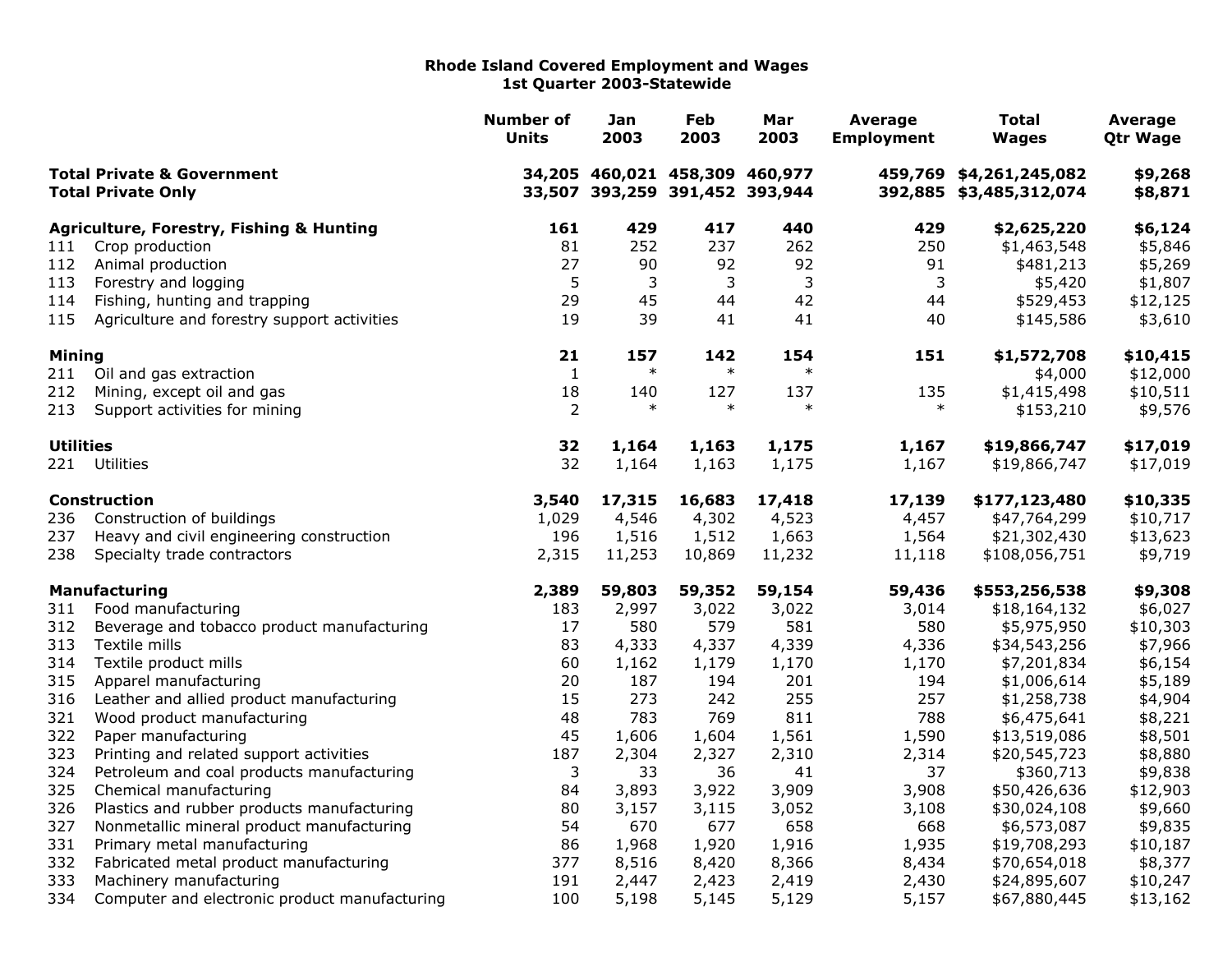|                    |                                               | <b>Number of</b><br><b>Units</b> | Jan<br>2003 | Feb<br>2003 | Mar<br>2003 | <b>Average</b><br><b>Employment</b> | <b>Total</b><br><b>Wages</b> | Average<br><b>Qtr Wage</b> |
|--------------------|-----------------------------------------------|----------------------------------|-------------|-------------|-------------|-------------------------------------|------------------------------|----------------------------|
| 335                | Electrical equipment and appliance mfg.       | 48                               | 2,666       | 2,619       | 2,623       | 2,636                               | \$28,762,884                 | \$10,912                   |
| 336                | Transportation equipment manufacturing        | 69                               | 3,785       | 3,660       | 3,624       | 3,690                               | \$36,781,087                 | \$9,969                    |
| 337                | Furniture and related product manufacturing   | 81                               | 1,784       | 1,761       | 1,763       | 1,769                               | \$15,356,476                 | \$8,679                    |
| 339                | Miscellaneous manufacturing                   | 558                              | 11,461      | 11,401      | 11,404      | 11,422                              | \$93,142,210                 | \$8,155                    |
|                    | <b>Wholesale Trade</b>                        | 2,735                            | 16,413      | 16,193      | 16,310      | 16,305                              | \$203,102,002                | \$12,456                   |
| 423                | Merchant wholesalers, durable goods           | 1,034                            | 9,180       | 9,072       | 9,155       | 9,136                               | \$106,165,957                | \$11,621                   |
| 424                | Merchant wholesalers, nondurable goods        | 551                              | 5,081       | 4,963       | 4,973       | 5,006                               | \$60,424,226                 | \$12,071                   |
| 425                | Electronic markets and agents and brokers     | 1,150                            | 2,152       | 2,158       | 2,182       | 2,164                               | \$36,511,819                 | \$16,872                   |
|                    | <b>Retail Trade</b>                           | 4,095                            | 52,432      | 51,496      | 51,332      | 51,753                              | \$299,871,054                | \$5,794                    |
| 441                | Motor vehicle and parts dealers               | 426                              | 5,905       | 5,880       | 5,876       | 5,887                               | \$50,534,181                 | \$8,584                    |
| 442                | Furniture and home furnishings stores         | 204                              | 1,735       | 1,610       | 1,620       | 1,655                               | \$10,065,885                 | \$6,082                    |
| 443                | Electronics and appliance stores              | 204                              | 1,378       | 1,358       | 1,342       | 1,359                               | \$10,701,231                 | \$7,872                    |
| 444                | Building material and garden supply stores    | 227                              | 3,377       | 3,320       | 3,384       | 3,360                               | \$23,611,099                 | \$7,026                    |
| 445                | Food and beverage stores                      | 682                              | 8,726       | 8,589       | 8,682       | 8,666                               | \$39,385,624                 | \$4,545                    |
| 446                | Health and personal care stores               | 285                              | 5,659       | 5,644       | 5,605       | 5,636                               | \$40,633,739                 | \$7,210                    |
| 447                | Gasoline stations                             | 328                              | 2,246       | 2,222       | 2,222       | 2,230                               | \$10,595,817                 | \$4,751                    |
| 448                | Clothing and clothing accessories stores      | 544                              | 5,281       | 5,029       | 4,976       | 5,095                               | \$22,258,268                 | \$4,368                    |
| 451                | Sporting goods, hobby, book and music stores  | 279                              | 2,014       | 2,049       | 1,995       | 2,019                               | \$9,389,402                  | \$4,650                    |
| 452                | General merchandise stores                    | 158                              | 10,337      | 10,115      | 10,075      | 10,176                              | \$48,156,424                 | \$4,733                    |
| 453                | Miscellaneous store retailers                 | 530                              | 3,109       | 3,063       | 3,039       | 3,070                               | \$14,236,822                 | \$4,637                    |
| 454                | Nonstore retailers                            | 228                              | 2,665       | 2,617       | 2,516       | 2,599                               | \$20,302,562                 | \$7,811                    |
|                    | <b>Transportation &amp; Warehousing</b>       | 681                              | 9,136       | 9,101       | 9,216       | 9,151                               | \$66,454,021                 | \$7,262                    |
| 481                | Air transportation                            | 25                               | 545         | 543         | 542         | 543                                 | \$4,577,010                  | \$8,424                    |
| 483                | Water transportation                          | 8                                | 116         | 119         | 123         | 119                                 | \$781,336                    | \$6,548                    |
| 484                | Truck transportation                          | 309                              | 2,275       | 2,229       | 2,326       | 2,277                               | \$19,662,412                 | \$8,635                    |
| 485                | Transit and ground passenger transportation   | 108                              | 2,146       | 2,155       | 2,136       | 2,146                               | \$9,817,353                  | \$4,575                    |
| 486                | Pipeline transportation                       | 4                                | 32          | 32          | 32          | 32                                  | \$525,174                    | \$16,412                   |
| 487                | Scenic and sightseeing transportation         | 38                               | 130         | 141         | 148         | 140                                 | \$661,255                    | \$4,735                    |
| 488                | Support activities for transportation         | 117                              | 1,004       | 997         | 1,021       | 1,007                               | \$7,769,872                  | \$7,713                    |
| 492                | Couriers and messengers                       | 43                               | 1,752       | 1,761       | 1,772       | 1,762                               | \$13,472,583                 | \$7,648                    |
| 493                | Warehousing and storage                       | 29                               | 1,136       | 1,124       | 1,116       | 1,125                               | \$9,187,026                  | \$8,164                    |
| <b>Information</b> |                                               | 592                              | 11,009      | 11,042      | 10,953      | 11,001                              | \$151,985,615                | \$13,815                   |
| 511                | Publishing industries, except Internet        | 238                              | 3,255       | 3,305       | 3,236       | 3,265                               | \$42,910,403                 | \$13,141                   |
| 512                | Motion picture and sound recording industries | 54                               | 674         | 659         | 642         | 658                                 | \$2,866,559                  | \$4,354                    |
| 515                | Broadcasting, except Internet                 | 30                               | 775         | 755         | 746         | 759                                 | \$10,311,438                 | \$13,592                   |
| 516                | Internet publishing and broadcasting          | 13                               | 27          | 28          | 29          | 28                                  | \$235,655                    | \$8,416                    |
| 517                | Telecommunications                            | 119                              | 2,892       | 2,898       | 2,897       | 2,896                               | \$42,911,865                 | \$14,819                   |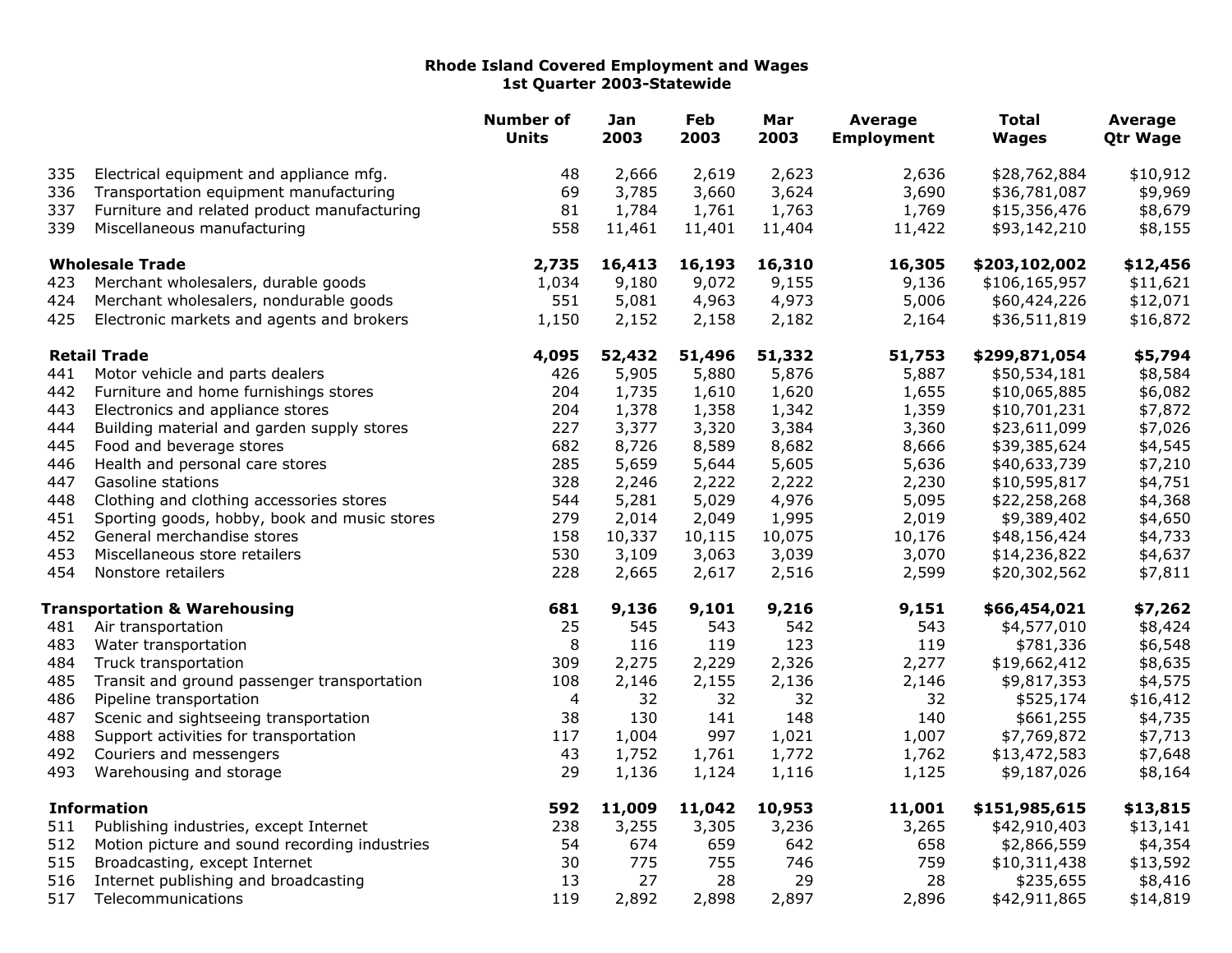|                             |                                                  | <b>Number of</b><br><b>Units</b> | Jan<br>2003 | Feb<br>2003 | Mar<br>2003 | <b>Average</b><br><b>Employment</b> | <b>Total</b><br><b>Wages</b> | Average<br><b>Qtr Wage</b> |
|-----------------------------|--------------------------------------------------|----------------------------------|-------------|-------------|-------------|-------------------------------------|------------------------------|----------------------------|
| 518                         | ISPs, search portals, and data processing        | 97                               | 2,859       | 2,867       | 2,871       | 2,866                               | \$50,170,357                 | \$17,507                   |
| 519                         | Other information services                       | 41                               | 527         | 530         | 532         | 530                                 | \$2,579,338                  | \$4,870                    |
|                             | <b>Finance &amp; Insurance</b>                   | 1,465                            | 25,039      | 25,137      | 25,310      | 25,162                              | \$365,570,132                | \$14,529                   |
| 522                         | Credit intermediation and related activities     | 617                              | 12,078      | 12,177      | 12,330      | 12,195                              | \$164,164,617                | \$13,462                   |
| 523                         | Securities, commodity contracts, investments     | 197                              | 3,831       | 3,756       | 3,744       | 3,777                               | \$73,785,946                 | \$19,536                   |
| 524                         | Insurance carriers and related activities        | 633                              | 9,053       | 9,125       | 9,163       | 9,114                               | \$126,509,979                | \$13,881                   |
| 525                         | Funds, trusts, and other financial vehicles      | 18                               | 77          | 79          | 73          | 76                                  | \$1,109,590                  | \$14,536                   |
|                             | <b>Real Estate &amp; Rental &amp; Leasing</b>    | 1,030                            | 6,170       | 6,130       | 6,196       | 6,165                               | \$50,214,852                 | \$8,145                    |
| 531                         | Real estate                                      | 772                              | 4,193       | 4,166       | 4,209       | 4,189                               | \$36,892,039                 | \$8,806                    |
| 532                         | Rental and leasing services                      | 255                              | 1,935       | 1,921       | 1,943       | 1,933                               | \$12,050,939                 | \$6,234                    |
| 533                         | Lessors of nonfinancial intangible assets        | 3                                | $\ast$      | $\ast$      | $\ast$      | $\ast$                              | \$1,271,874                  | \$29,578                   |
|                             | <b>Professional &amp; Technical Services</b>     | 3,499                            | 19,066      | 18,948      | 19,045      | 19,020                              | \$231,031,381                | \$12,147                   |
| 541                         | Professional and technical services              | 3,499                            | 19,066      | 18,948      | 19,045      | 19,020                              | \$231,031,381                | \$12,147                   |
|                             | <b>Management of Companies &amp; Enterprises</b> | 128                              | 7,457       | 7,414       | 7,456       | 7,442                               | \$262,494,657                | \$35,270                   |
| 551                         | Management of companies and enterprises          | 128                              | 7,457       | 7,414       | 7,456       | 7,442                               | \$262,494,657                | \$35,270                   |
|                             | <b>Administrative &amp; Waste Services</b>       | 2,007                            | 20,016      | 20,128      | 20,370      | 20,171                              | \$111,590,765                | \$5,532                    |
| 561                         | Administrative and support services              | 1,880                            | 18,876      | 18,961      | 19,180      | 19,006                              | \$100,749,788                | \$5,301                    |
| 562                         | Waste management and remediation services        | 127                              | 1,140       | 1,167       | 1,190       | 1,166                               | \$10,840,977                 | \$9,300                    |
| <b>Educational Services</b> |                                                  | 386                              | 15,899      | 16,309      | 16,352      | 16,187                              | \$147,442,188                | \$9,109                    |
| 611                         | <b>Educational services</b>                      | 386                              | 15,899      | 16,309      | 16,352      | 16,187                              | \$147,442,188                | \$9,109                    |
|                             | <b>Health Care &amp; Social Assistance</b>       | 2,799                            | 69,246      | 69,339      | 69,525      | 69,370                              | \$567,159,676                | \$8,176                    |
| 621                         | Ambulatory health care services                  | 1,826                            | 19,885      | 20,010      | 19,946      | 19,947                              | \$190,767,835                | \$9,564                    |
| 622                         | Hospitals                                        | 23                               | 21,976      | 22,013      | 22,104      | 22,031                              | \$223,422,762                | \$10,141                   |
| 623                         | Nursing and residential care facilities          | 426                              | 17,485      | 17,420      | 17,527      | 17,477                              | \$103,326,414                | \$5,912                    |
| 624                         | Social assistance                                | 524                              | 9,900       | 9,896       | 9,948       | 9,915                               | \$49,642,665                 | \$5,007                    |
|                             | Arts, Entertainment, & Recreation                | 525                              | 5,612       | 5,577       | 5,854       | 5,681                               | \$29,731,036                 | \$5,233                    |
| 711                         | Performing arts and spectator sports             | 139                              | 1,040       | 1,087       | 1,084       | 1,070                               | \$6,890,306                  | \$6,438                    |
| 712                         | Museums, historical sites, zoos, and parks       | 35                               | 582         | 599         | 618         | 600                                 | \$3,181,379                  | \$5,305                    |
| 713                         | Amusements, gambling, and recreation             | 351                              | 3,990       | 3,891       | 4,152       | 4,011                               | \$19,659,351                 | \$4,901                    |
|                             | <b>Accommodation &amp; Food Services</b>         | 2,635                            | 37,416      | 37,304      | 37,598      | 37,439                              | \$125,092,022                | \$3,341                    |
| 721                         | Accommodation                                    | 204                              | 3,205       | 3,246       | 3,313       | 3,255                               | \$16,059,952                 | \$4,934                    |
| 722                         | Food services and drinking places                | 2,431                            | 34,211      | 34,058      | 34,285      | 34,185                              | \$109,032,070                | \$3,190                    |